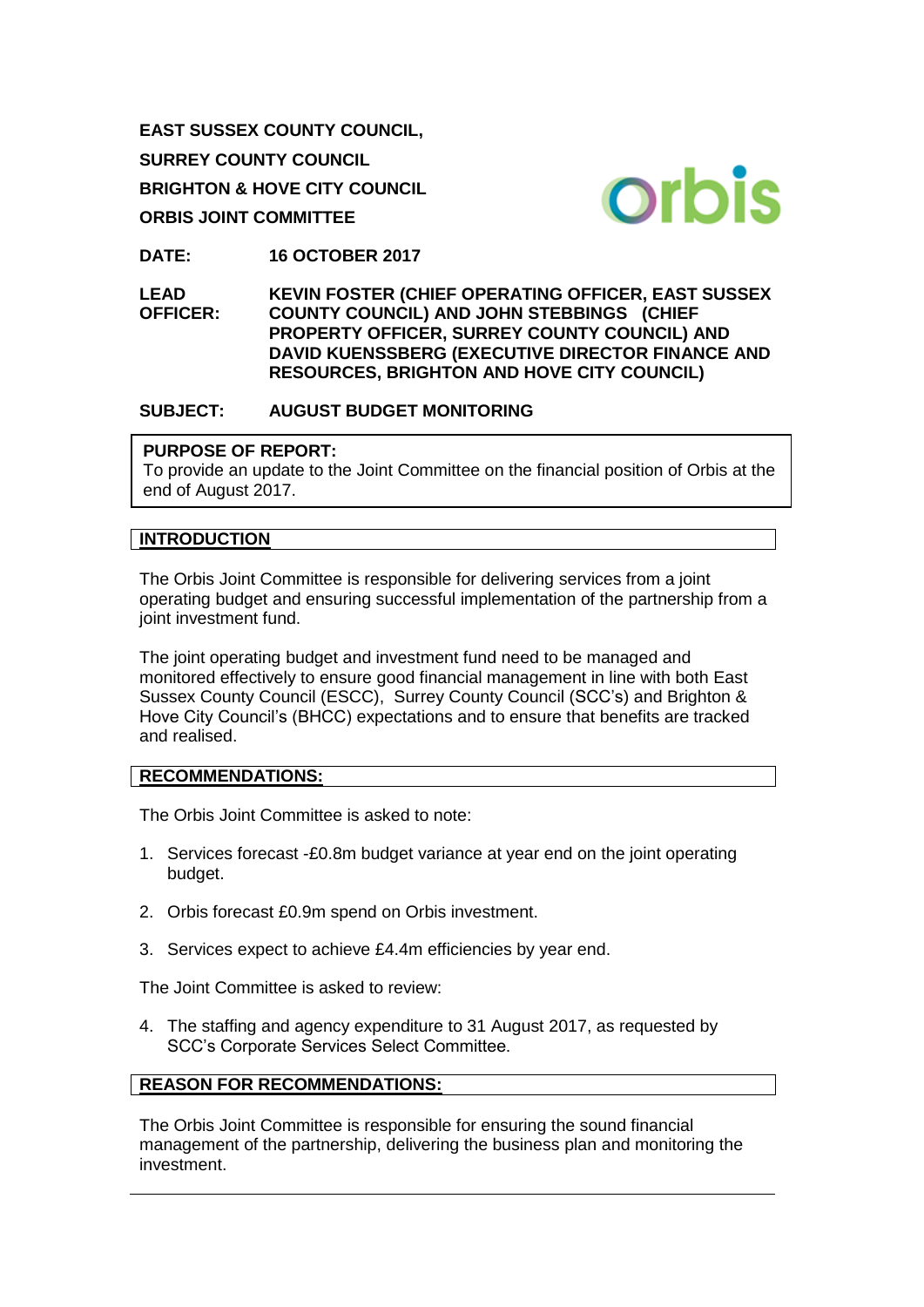DETAILS:

5. The Joint Operating Budget is £50.7m. The 2017/18 budget for investment to achieve a successful partnership is £1.1m which includes £0.3m carried forward from 2017/18.

### **Orbis Joint Operating Budget**

- 6. As at 31 August 2017 services expect to deliver £0.6m of early 2018/19 Joint Operating Budget efficiency savings, mainly from staffing; and £0.2m of one-off savings, largely Human Resources consultancy spend and a contribution from Brighton & Hove City Council (BHCC) before budgets are integrated next year. The year to date variance is -£1.2m and £1m of this is staffing where services are holding vacancies ahead of delivering a further £3.9m in 2018/19. Some services plan to spend their year to date underspend later in the year on one-off change programmes, which are activities that deliver the target savings.
- 7. The following tables show the full year forecast position of the Joint Orbis Budget by service and the revenue contribution for each authority.

|                              | <b>Year to Date</b> |               |          | <b>Full Year</b> |           |                          |
|------------------------------|---------------------|---------------|----------|------------------|-----------|--------------------------|
|                              | <b>Budget</b>       | <b>Actual</b> | Variance | <b>Budget</b>    |           | <b>Forecast Variance</b> |
|                              | £000s               | £000s         | £000s    | £000s            | £000s     | £000s                    |
| <b>Business Operations</b>   | 2,195               | 1,989         | $-205$   | 5,267            | 5,267     | 0                        |
| Finance                      | 3,778               | 3,756         | $-23$    | 9,068            | 8,768     | $-300$                   |
| HR&OD                        | 1,948               | 1,797         | $-151$   | 4,675            | 4,485     | $-190$                   |
| <b>IT&amp;D</b>              | 7,064               | 6,472         | $-593$   | 16,955           | 16,955    | 0                        |
| Management                   | 848                 | 710           | $-137$   | 2,034            | 1,739     | $-295$                   |
| Procurement                  | 1,340               | 1,283         | $-57$    | 3,216            | 3,216     | 0                        |
| Property                     | 3,934               | 3,946         | 13       | 9,441            | 9,441     | 0                        |
| <b>Total Net Expenditure</b> | 21,106              | 19,953        | $-1,153$ | 50,655           | 49,871    | $-785$                   |
| <b>Subjective Analysis</b>   |                     |               |          |                  |           |                          |
| Staffing                     | 23,014              | 22,034        | $-980$   | 55,233           | 54,751    | $-482$                   |
| Non-Staffing                 | 2,709               | 2,731         | 22       | 6,502            | 6,421     | $-81$                    |
| <b>Total Expenditure</b>     | 25,723              | 24,765        | $-958$   | 61,735           | 61,172    | $-564$                   |
| Income                       | $-4,617$            | $-4,811$      | $-195$   | $-11,080$        | $-11,301$ | $-221$                   |
| <b>Net Expenditure</b>       | 21,106              | 19,953        | $-1,153$ | 50,655           | 49,871    | $-785$                   |
| <b>Contributions</b>         |                     |               |          |                  |           |                          |
| <b>ESCC</b>                  |                     |               |          | 15,269           | 15,033    | $-236$                   |
| <b>SCC</b>                   |                     |               |          | 35,386           | 34,838    | $-548$                   |
| Total                        |                     |               |          | 50,655           | 49,871    | $-785$                   |

Table 1 Joint Operating Budget by service

Management costs include an adjustment to ensure that the method of calculating pension contributions is similar in both ESCC & SCC.

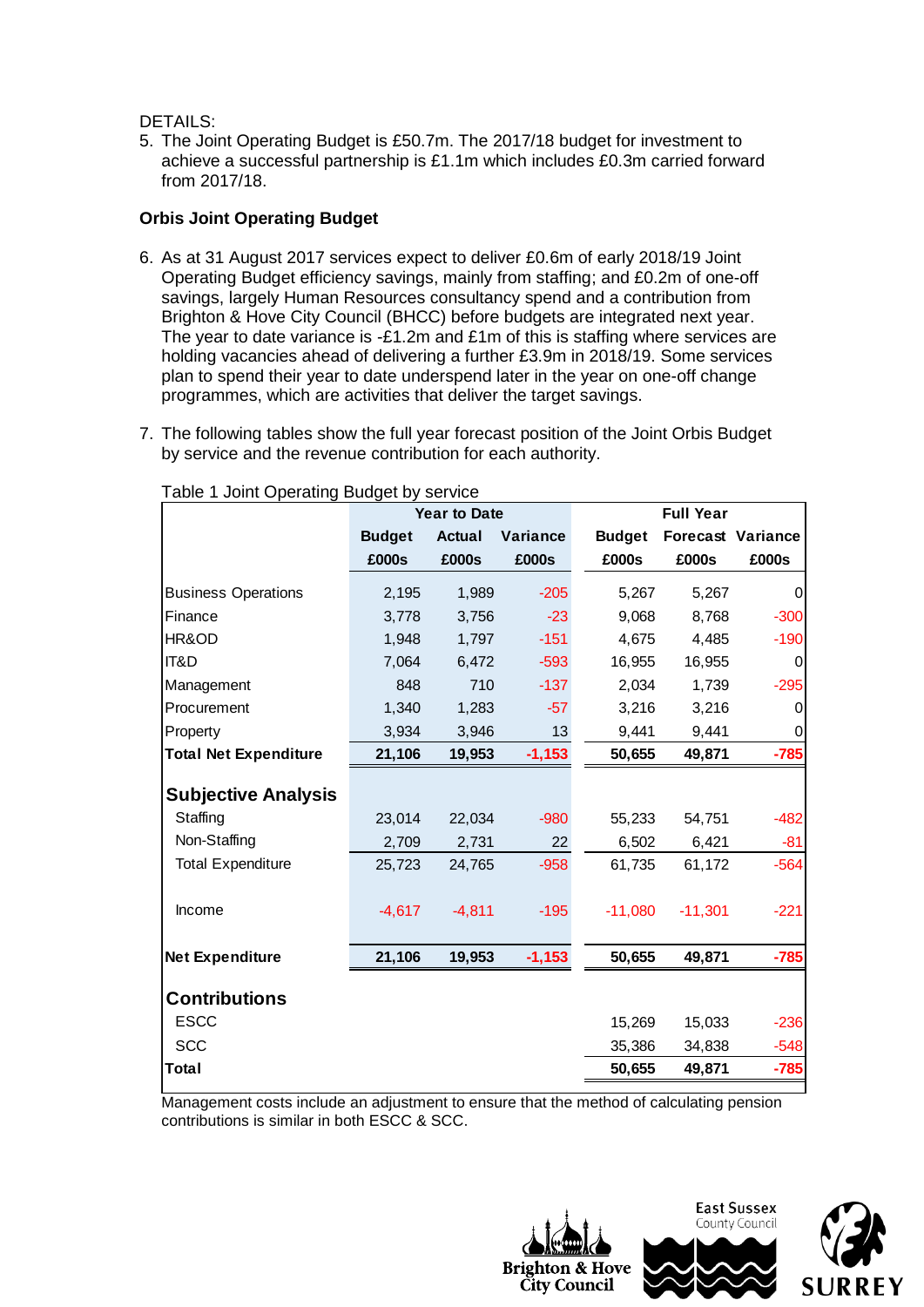## **Orbis Investment**

- 8. The estimated amount of investment required to ensure the success of the partnership and deliver the efficiency savings is £7.6m, over 5 years from 2014/15. The partnership is responsible for ensuring this is effectively managed and as a result it will be continually monitored and reported to the Orbis Leadership Team monthly and the Orbis Joint Committee quarterly.
- 9. The amount earmarked in both authorities' 2017/18 budgets for Orbis Investment totals £3.9m. Of this, the councils have given their approval to spend £1.1m. This is primarily for the Orbis Programme Team and redundancies and the current forecast spend on this is £0.9m. The variance to budget is mainly due to additional contributions from BHCC to joint project costs and vacancies in the programme team. Further elements need an approved business case before proceeding.

| <b>Orbis Investment</b>               |                | <b>YTD</b> | FY       |               |  |  |  |
|---------------------------------------|----------------|------------|----------|---------------|--|--|--|
|                                       | <b>FY Plan</b> | Actual     | Estimate | <b>FY Var</b> |  |  |  |
|                                       | £000           | £000       | £000     | £000          |  |  |  |
|                                       |                |            |          |               |  |  |  |
| Programme Management                  | 160            | 49         | 152      | -8            |  |  |  |
| <b>Enabling Programme Support</b>     | 263            | 71         | 173      | -90           |  |  |  |
| <b>Total Programme Expenditure</b>    | 423            | 121        | 325      | -98           |  |  |  |
| <b>External Advice</b>                | 350            | 124        | 350      | 0             |  |  |  |
| Redundancy                            | 400            | 323        | 400      | 0             |  |  |  |
| <b>Contribution from BHCC</b>         | -67            | $\bf{0}$   | -149     | -82           |  |  |  |
| <b>Total Approved Expenditure</b>     | 1,106          | 568        | 925      | $-180$        |  |  |  |
| Earmarked but not approved to proceed |                |            |          |               |  |  |  |
| <b>Core IT</b>                        | 1,067          |            |          |               |  |  |  |
| <b>Business Services IT</b>           | 1,367          |            |          |               |  |  |  |
| <b>IT Contingency</b>                 | 343            |            |          |               |  |  |  |
|                                       | 2,776          |            |          |               |  |  |  |
| <b>Total Orbis Investment</b>         | 3,882          | 568        | 925      | $-180$        |  |  |  |

# 10. Table 2: 2016/17 Orbis Investment

#### **Efficiencies**

- 11. The Joint Operating budget includes challenging efficiency savings and increased income targets of £3.9m in 2017/18. Services are putting plans in place to achieve a further £3.9m in 2018/19, as detailed in the Orbis Business Plan and 2017/18 Orbis budget report.
- 12. Services are on track to deliver the efficiencies, although there is some uncertainty over the increased income target in Business Operations, mainly in relation to revenue from schools. In addition and as reported above £0.6m of the

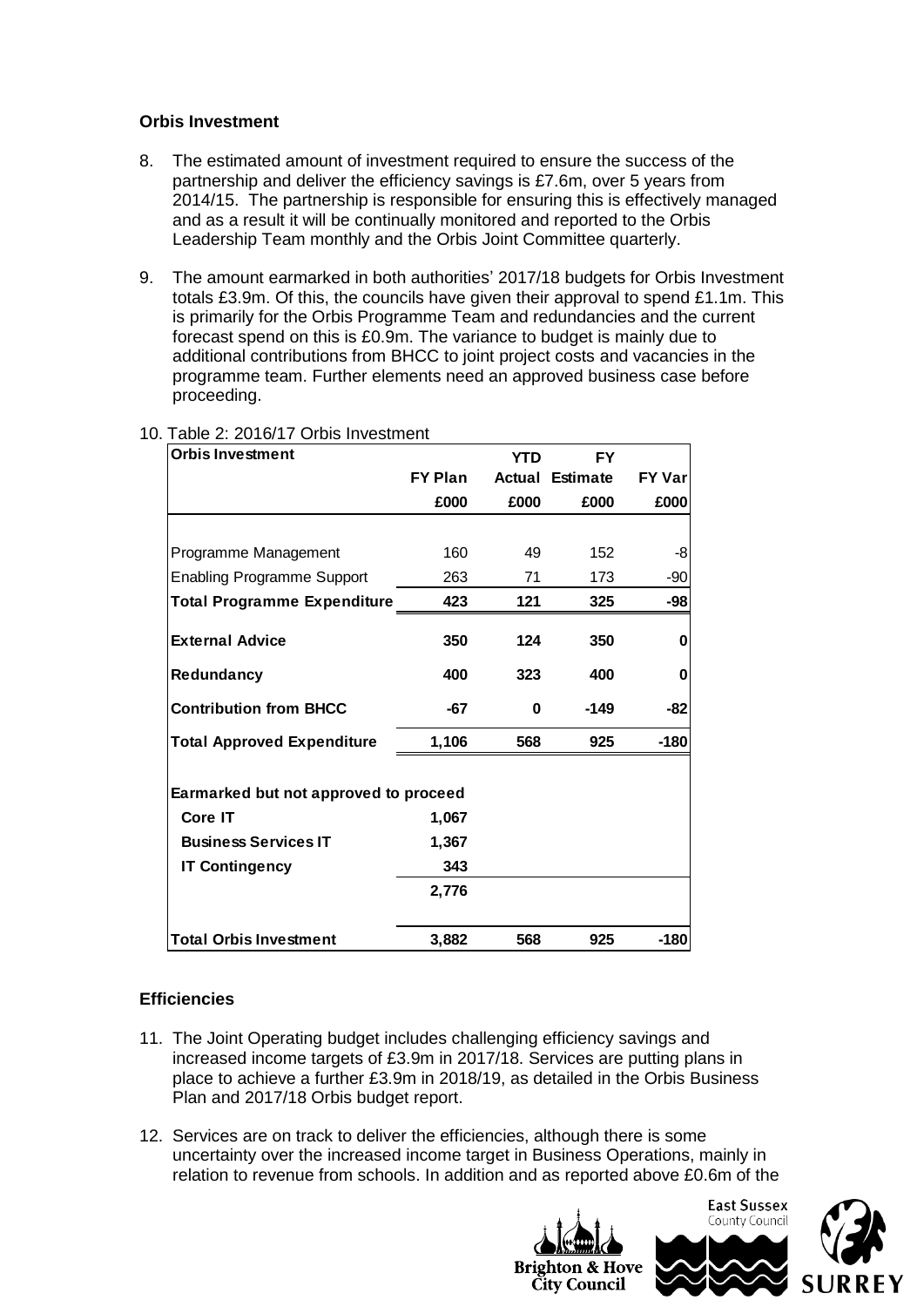2018/19 Orbis Joint Operating budget savings are likely to be delivered early as reflected in the table below.

|                                  | Plan     |            | <b>Plan Forecast Forecast</b> |            |
|----------------------------------|----------|------------|-------------------------------|------------|
| <b>Efficiency Saving 2017/18</b> |          | <b>RAG</b> | 2017/18                       | <b>RAG</b> |
|                                  | £000     |            | £000                          |            |
| <b>Business Operations</b>       | -420     | G          | $-420$                        | G          |
| <b>Business Operations</b>       | -80      | A          | -80                           | A          |
| Finance                          | $-525$   | G          | $-825$                        | B          |
| HR&OD                            | $-400$   | G          | $-550$                        | B          |
| IT&D                             | $-1,099$ | G          | $-1,099$                      | B          |
| Management                       | $-100$   | G          | $-220$                        | B          |
| Procurement                      | -345     | G          | -345                          | G          |
| Property                         | $-906$   | G          | $-906$                        | G          |
|                                  | $-3,875$ |            | -4.445                        |            |

#### Table 3: 2017/18 Efficiencies

## **Staffing**

- 13. The Orbis Joint Committee is responsible for managing all aspects of the Joint Operating Budget, including staffing. The staffing budget is set on the estimated establishment needed to deliver services, after deducting costs for an estimated level of vacancies.
- 14. As expected, where services are holding staff vacancies to deliver savings, there is a year to date underspend on staffing of -£1m, leading to the full year variance of -£0.5m, some services plan to use the year to date variance to fund on-off change programmes. The following table provides a breakdown of the staffing year to date variance for each service.

| Table 4: Year to date and full year staffing variance |  |
|-------------------------------------------------------|--|
|-------------------------------------------------------|--|

| <b>Staffing</b>              | <b>Year to Date</b> |        |          | <b>Full Year</b> |        |                          |  |
|------------------------------|---------------------|--------|----------|------------------|--------|--------------------------|--|
|                              | <b>Budget</b>       | Actual | Variance | <b>Budget</b>    |        | <b>Forecast Variance</b> |  |
|                              | £000s               | £000s  | £000s    | £000s            | £000s  | £000s                    |  |
|                              |                     |        |          |                  |        |                          |  |
| <b>Business Operations</b>   | 4,055               | 4,047  | -8       | 9,733            | 9,733  | 0                        |  |
| Finance                      | 4,256               | 3,909  | $-346$   | 10,213           | 9,911  | $-302$                   |  |
| HR&OD                        | 1,915               | 1,885  | $-30$    | 4,595            | 4,490  | $-105$                   |  |
| IT&D                         | 7,216               | 6,842  | $-374$   | 17,319           | 17,319 | $\overline{0}$           |  |
| Management                   | 187                 | 95     | $-92$    | 449              | 374    | $-75$                    |  |
| Procurement                  | 1,276               | 1,233  | $-43$    | 3,063            | 3,063  | $\overline{0}$           |  |
| Property                     | 4,109               | 4,022  | $-87$    | 9,861            | 9,861  | 0                        |  |
| <b>Total Net Expenditure</b> | 23,014              | 22,034 | $-980$   | 55,233           | 54,751 | $-482$                   |  |

15. As requested by SCC's Corporate Services Select Committee the Joint Committee is asked to review Orbis spend on Agency staff. The expenditure to date on agency staff is 3% of total staffing spend.